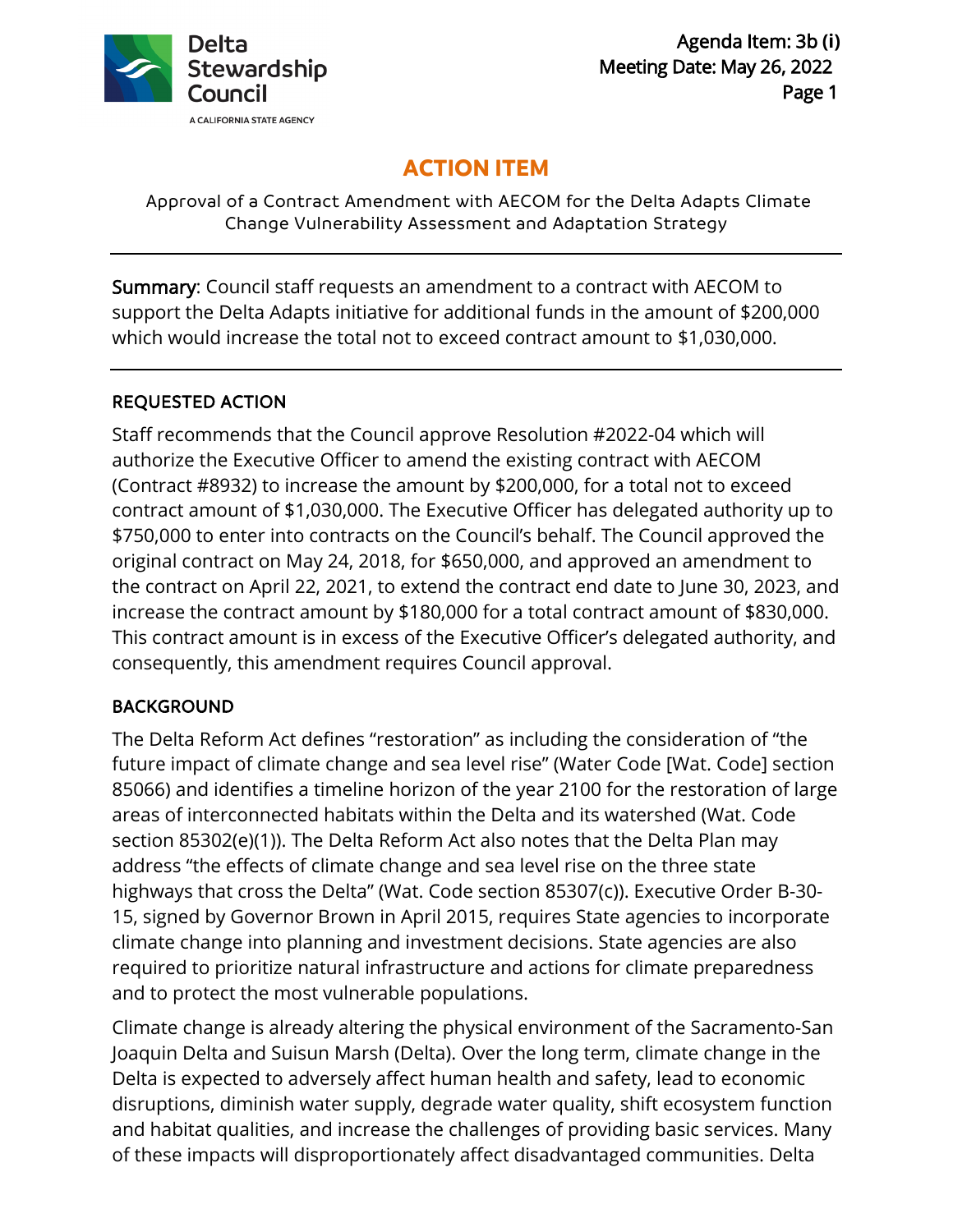Adapts will help the Council assess specific climate risks and vulnerabilities in the Delta and develop adaptation strategies to address those vulnerabilities in coordination with a diverse group of stakeholders.

Delta Adapts consists of two phases: 1) a vulnerability assessment to improve understanding of regional vulnerabilities due to climate change in order to protect the vital resources the Delta provides to California and beyond, with a focus on State interests and investments, followed by 2) an adaptation strategy detailing the strategies and tools available for state, regional, and local governments to use in helping communities and ecosystems thrive in the face of climate change. The Delta Adapts vulnerability assessment was approved by the Council on June 24, 2021, and the adaptation strategy is currently under development.

## JUSTIFICATION

Additional funding is needed to support the Delta Adapts effort in order to complete the adaptation strategy. Up to this point, AECOM has provided technical assistance and outreach support on the vulnerability assessment. AECOM is currently planning to assist in the adaptation strategy through attendance at focus group meetings, provide cost estimates for three levee templates, and to develop a list of metrics to be used to assess tradeoffs of the three landscape scenarios.

The proposed budget amendment would allow AECOM to provide additional technical support for stakeholder meetings and to synthesize feedback at all focus group meetings; prepare graphics and outreach materials such as brochures for the general public to more easily understand the adaptation strategy; provide two additional levee templates in order to calculate costs of future levee improvements; prepare quantitative and qualitative analysis for metrics of the landscape scenarios in order to identify trade-offs of the scenarios; and provide a technical memorandum outlining potential funding mechanisms for the adaptation strategy.

#### FISCAL INFORMATION

This amendment requests an additional \$200,000 to increase the contract total not to exceed amount from \$830,000 to \$1,030,000. This funding is from Fiscal Year 2021/2022.

## LIST OF ATTACHMENTS

Attachment 1: Resolution #2022-04